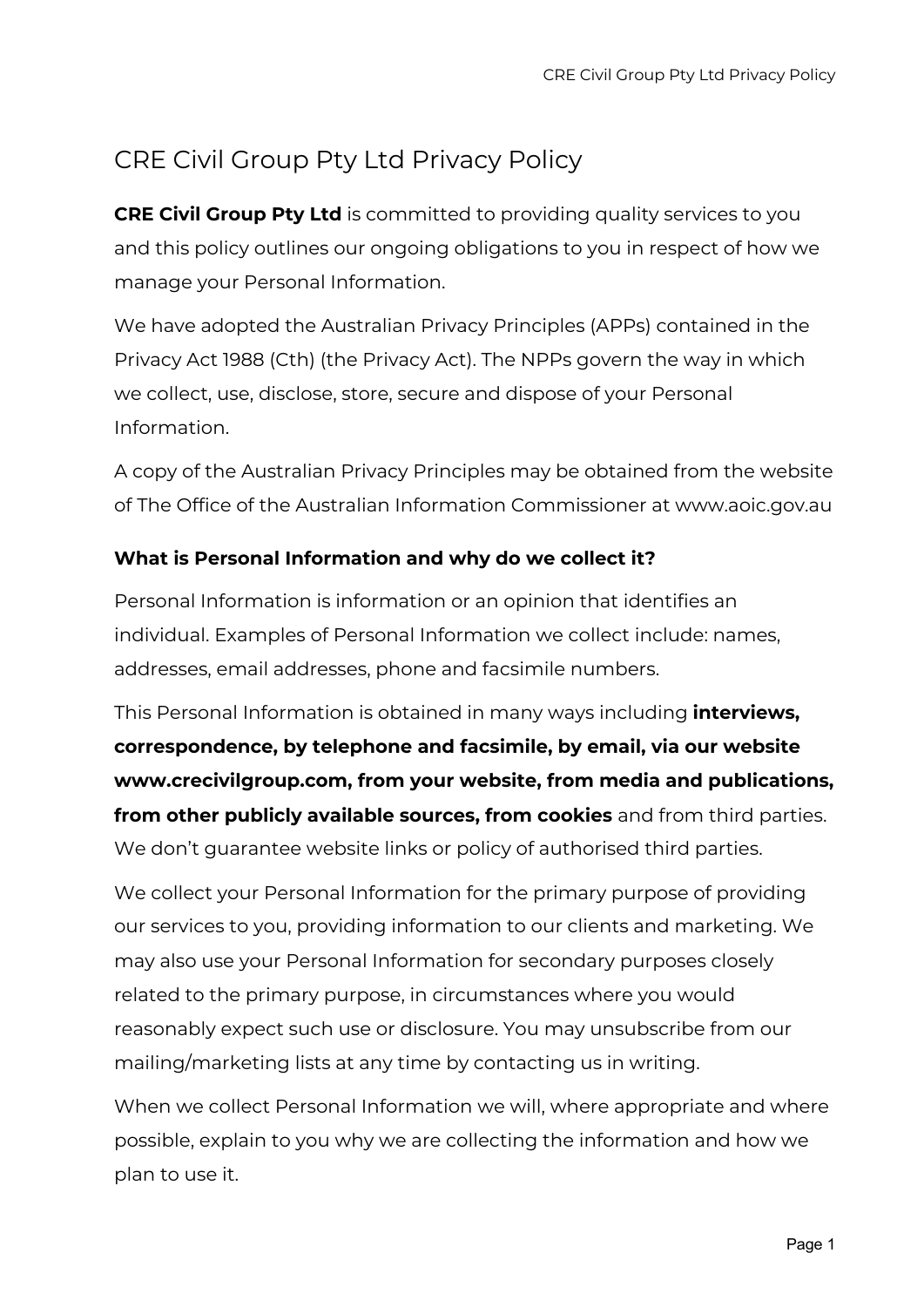## **Sensitive Information**

Sensitive information is defined in the Privacy Act to include information or opinion about such things as an individual's racial or ethnic origin, political opinions, membership of a political association, religious or philosophical beliefs, membership of a trade union or other professional body, criminal record or health information.

Sensitive information will be used by us only:

- For the primary purpose for which it was obtained
- For a secondary purpose that is directly related to the primary purpose
- With your consent; or where required or authorised by law.

## **Third Parties**

Where reasonable and practicable to do so, we will collect your Personal Information only from you. However, in some circumstances we may be provided with information by third parties. In such a case we will take reasonable steps to ensure that you are made aware of the information provided to us by the third party.

## **Disclosure of Personal Information**

Your Personal Information may be disclosed in a number of circumstances including the following:

- Third parties where you consent to the use or disclosure; and
- Where required or authorised by law.

## **Security of Personal Information**

Your Personal Information is stored in a manner that reasonably protects it from misuse and loss and from unauthorized access, modification or disclosure.

When your Personal Information is no longer needed for the purpose for which it was obtained, we will take reasonable steps to destroy or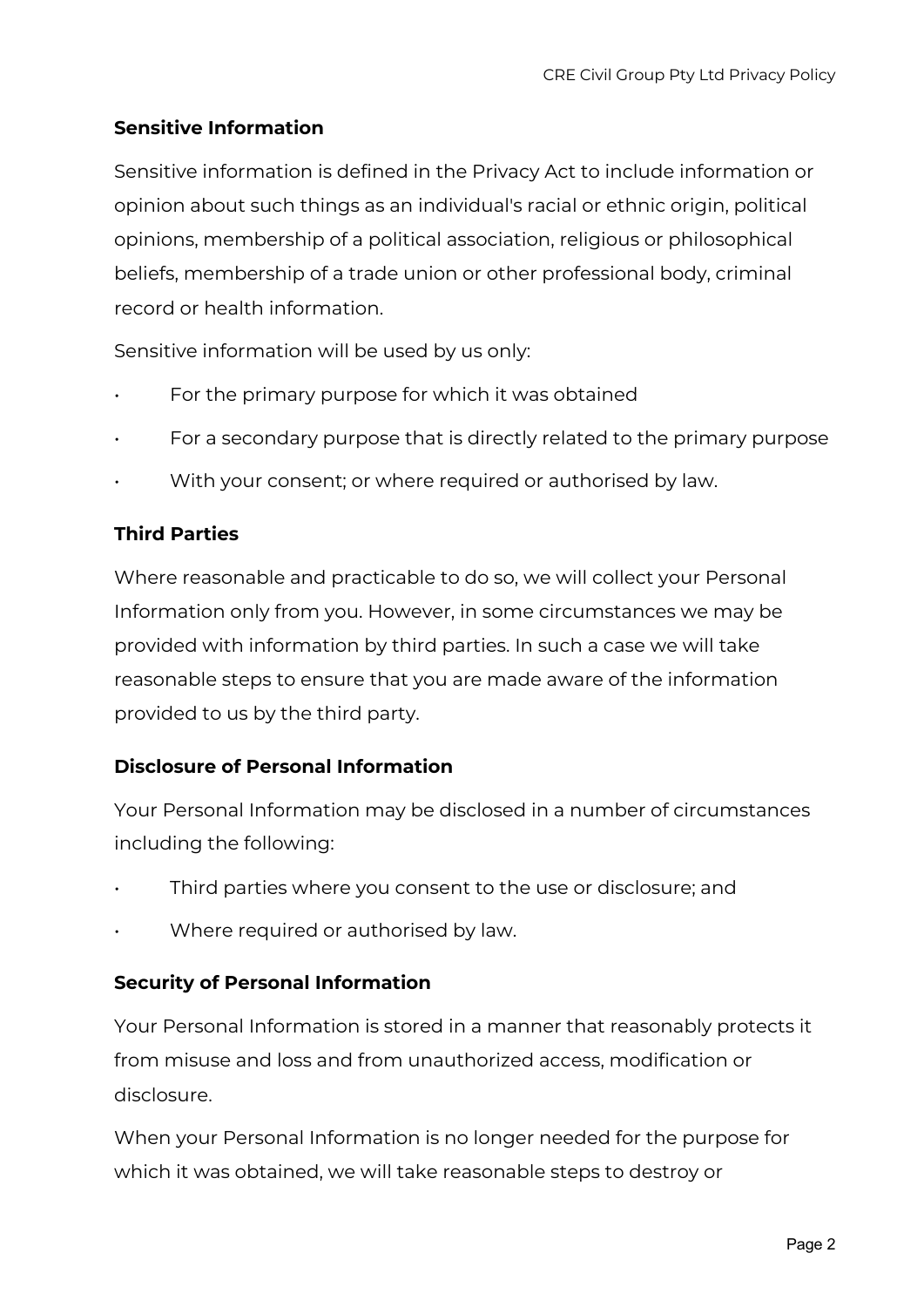permanently de-identify your Personal Information. However, most of the Personal Information is or will be stored in client files which will be kept by us for a minimum of 7 years.

#### **Access to your Personal Information**

You may access the Personal Information we hold about you and to update and/or correct it, subject to certain exceptions. If you wish to access your Personal Information, please contact us in writing.

**CRE Civil Group Pty Ltd** will not charge any fee for your access request, but may charge an administrative fee for providing a copy of your Personal Information.

In order to protect your Personal Information we may require identification from you before releasing the requested information.

## **Maintaining the Quality of your Personal Information**

It is an important to us that your Personal Information is up to date. We will take reasonable steps to make sure that your Personal Information is accurate, complete and up-to-date. If you find that the information we have is not up to date or is inaccurate, please advise us as soon as practicable so we can update our records and ensure we can continue to provide quality services to you.

## **Policy Updates**

This Policy may change from time to time and is available on our website.

## **Privacy Policy Complaints and Enquiries**

If you have any queries or complaints about our Privacy Policy please contact us at:

## **CRE Civil Group Pty Ltd**

**info@crecivilgroup.com**